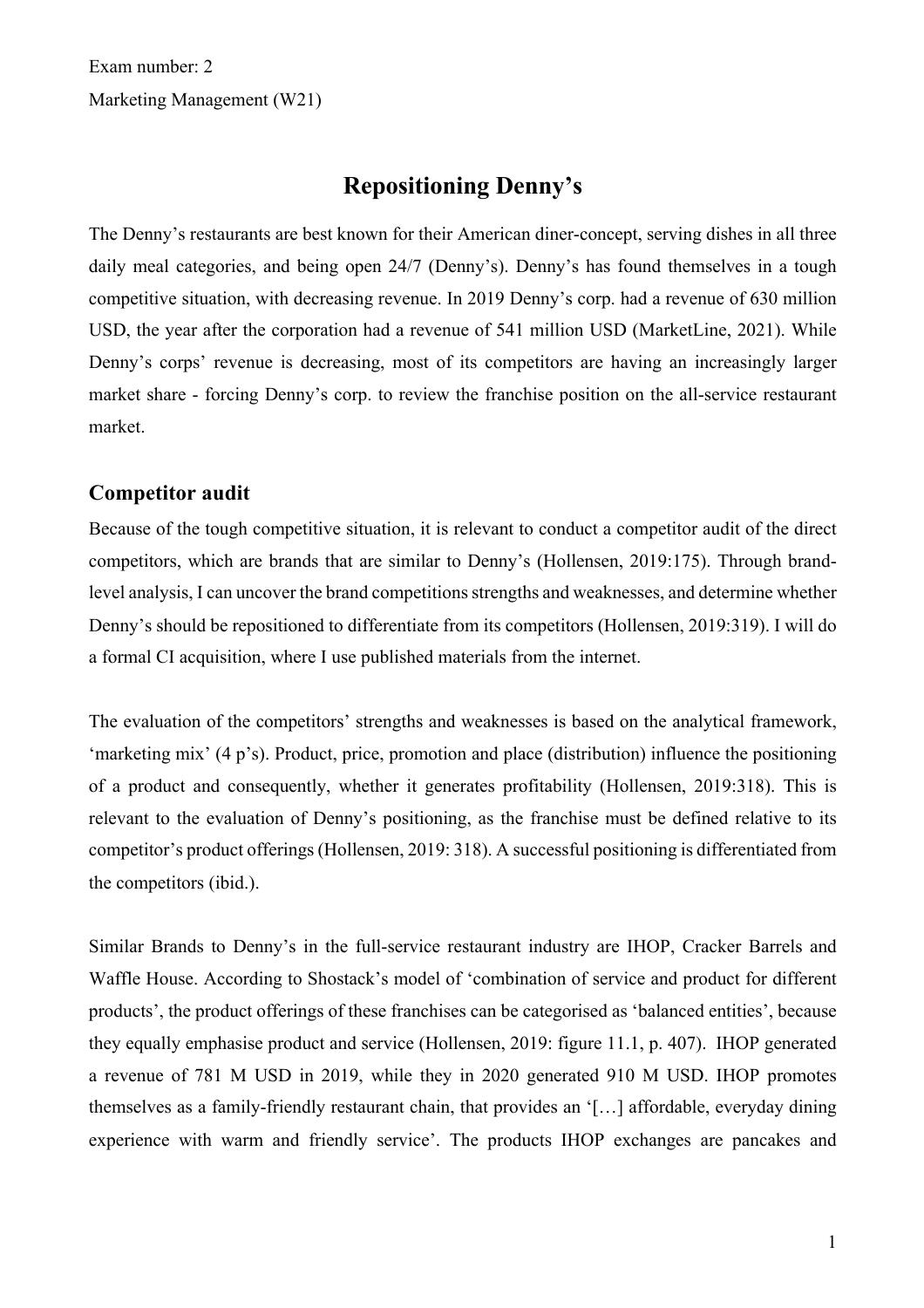#### Marketing Management (W21)

breakfast, lunch and dinner meals (IHOP). Because IHOP targets a differentiated market segment, which is families, it can attract customers in groups. This means that the customers buy in larger quantities. On the other hand, the family focus can prohibit profitability, as the brand attracts children, that does not earn money. The focus on children is especially seen through the brand's promotion on social media, where they do value play, value creation and value sharing (Instagram A). Their promotion targets the interest of the children, but not the wallet of the parents. Because the product offering includes intangible services, it is difficult to calculate the financial costs of the offering. The discussion of the price will instead be based on pricing strategy and customer perceived value. IHOPs pricing strategy includes price bundling. IHOPs bundle offers, called 'Family Feast', targets the family segment by giving them segment-specific promotion deals. Through the bundling strategy the customers obtain greater value, as they get more product for less money. The competitors are B2Cbased. B2C relationships are ideal in the full-service restaurant industry, as B2C sales are driven by emotion (Hollensen, 2019:127). Fast-food restaurants cater to emotion. When a customer is hungry, it is in need of food, and fast-food is a fast way of ending the emotion of hunger.

Cracker Barrels is owned by Cracker Barrel Old Country Store Inc., that had a revenue of 3,072 million USD in 2020, while the revenue for 2019 was 3,030 million USD. According to Cracker Barrels, they provide their customers with quality homestyle southern foods and warm friendly service (Cracker Barrels). Cracker Barrels targets a concentrated market segment (niche marketing) based on the sociodemographic variable: food culture. By niche targeting, the franchise can avoid direct competition with companies like Waffle House, because they pursue larger segments (Hollensen, 2019:317). Cracker Barrels restaurants are located near highway exits. This creates associations with driving, incorporating the Cracker Barrel into the daily lives of the Americans. Cracker Barrels promotes value creation on their social media channels. The homeaway-from-home, serving family meals with the southern country vibe is expressed through Cracker Barrels Instagram, where they promote family dinners in country-like settings (Instagram (B)).

In 2019, Waffle house had annual revenue of 1,3 billion USD (Sorvino, 2020). The revenue of 2020 has not yet been published. Waffle House promotes themselves as serving good food fast with an emphasis on human connection, friendly service and educating their staff (Waffle House). The chain specializes in waffles but serves meals in all three daily meal categories. The restaurants are open 24/7 and are located on City streets and interstate highways, which as mentioned before, is a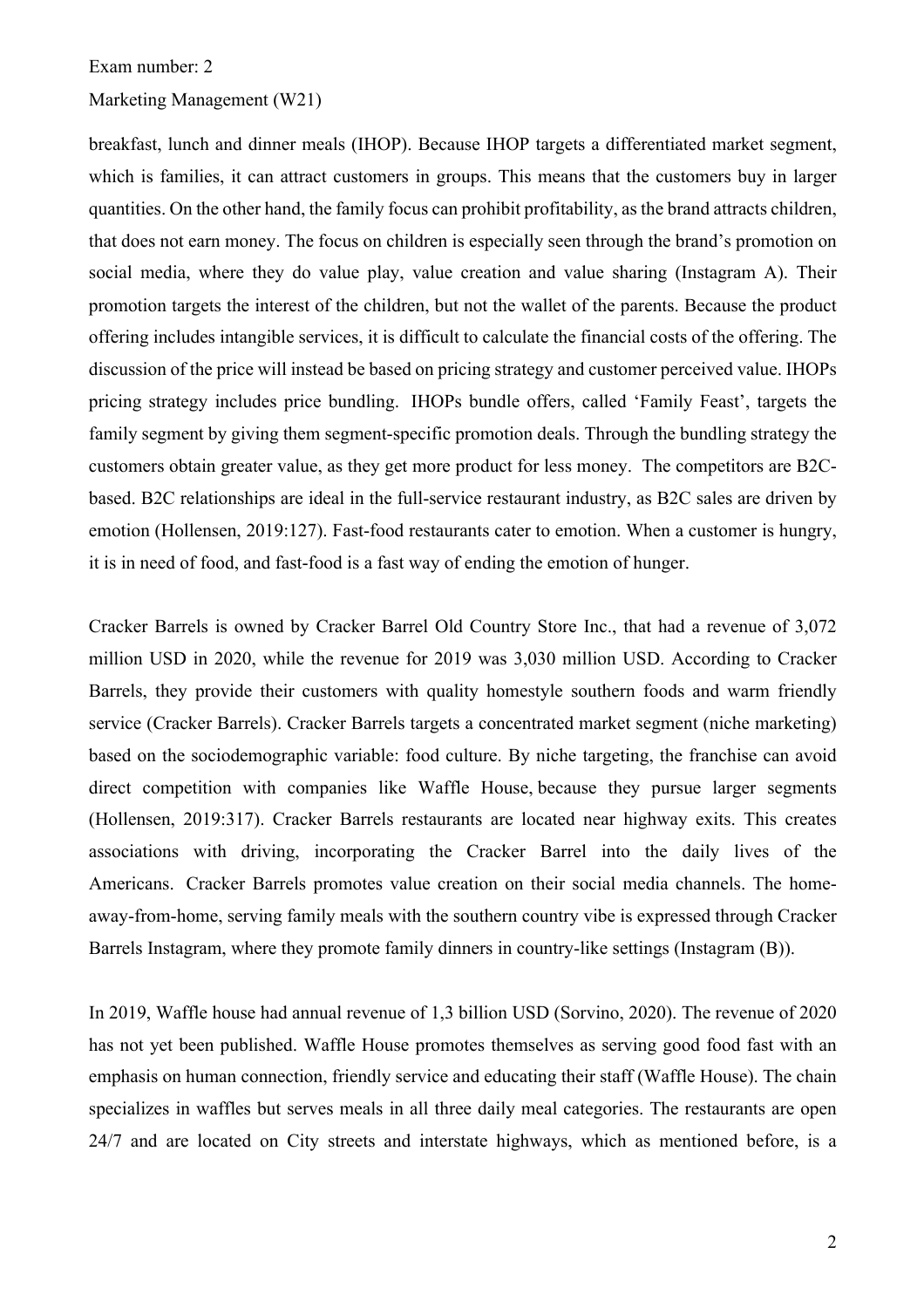#### Marketing Management (W21)

competitive strength, as it draws associations to daily actions (Waffle House.). A strength of Waffle House is found in its promotion: the chain does not promote a specific product (except for the Waffle in its name) or concept. Its social media profiles promote a variety of products, waffles house restaurants and signs etc., making WH likeable to all people and needs (Instagram (C)). From the chain's description and promotion strategies, it seems to target an undifferentiated market, with an emphasis on its main product-offering: waffles and breakfast foods.

If the competition should be placed in Chen's model of 'resource- and market commonality', there would not be good possibilities of cooperation between the competitors, because the competition is too tough (Hollensen, 2019: figure 5.4, p.184). The tough competitiveness is firstly due to a high degree of product similarity between the competitors' products. The product offerings share the same focus, which is fast food, in particular, breakfast. Lots of the same meal items are on different menus. E.g. every competitor menu has a version of Denny's 'Super Slam' menu. Secondly, there is only a small variation in the average prices. Waffle House' average price is 4,25 USD, IHOP has an average price of 6,21 USD, Cracker Barrels is 5,39 USD and Denny's has an average price of 4,03 USD (Menu Prices  $(A)$ ,  $(B)$ ,  $(C)$  &  $(D)$ ). Secondly, there is a high market similarity between competitors. Even though they target different segment markets (niche, differentiated and undifferentiated) promotion wise, it is still the same products within the same price range being offered to the same fast-food consumers. The competition does not give Denny's good opportunities to reposition in the all-service restaurant industry.

# **Where is Denny's?**

Denny's and competitors positioning can be found through a brand positioning map (Hollensen, 2019: 319). From the analysis above, the 'best in breed' of the competitors is Waffle House, as they have generated the largest revenue. Waffle house differs from the competitors by having an undifferentiated market segment, and by not promoting any specific product or values. Undifferentiated mass marketing focuses on products that appeal to most and can have success if they keep prices low - exactly what waffle house has done (Hollensen, 2019:317-318). The least worrying competitor is IHOP, that has a differentiated market segment (families) and a specifically promoted value proposition (pancakes). Since the customer perceived value is hard to define with intangible services, the positioning map will be based on differentiation and price. If possible, the ideal situation would have been to base customer perceived value on speed instead of differentiation, as it is fast-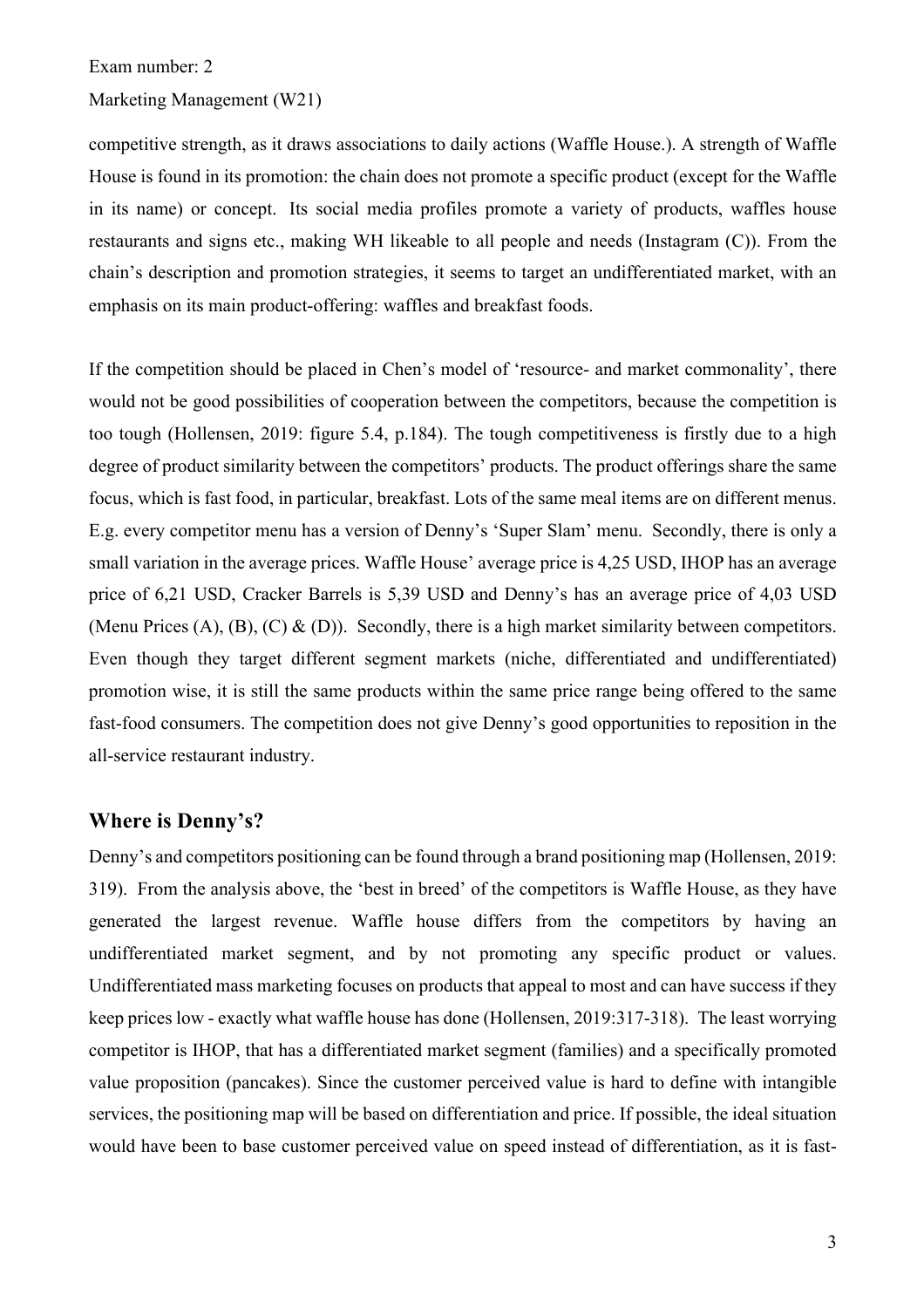#### Exam number: 2

### Marketing Management (W21)

food restaurants, I am positioning. IHOP has a more varied menu than Waffle House. On the basis of this differentiation, the map is divided by two axes: a horizontal axis that showcase the complexity (numbers of menu items) of the different menus, measuring from simple to complex, and a vertical axis displaying the average price of the restaurant, from low to high. Waffle house with its average price of 4,25 USD and 119 menu items, place the restaurant chain with a simple menu and low cost. The same applies to Denny's, that has an average price of 4,03 USD and 115 menu items. Cracker Barrel has a high cost of an average price of 5,39 USD with a simple menu (121 items). IHOP has a high cost with an average price of 6.21 USD and a complex menu, consisting of 146 menu items (Menu Prices (A), (B), (C) & (D)). Denny's is open 24/7, has cheap prices and a simple menu but differs in success from Waffle House. Mass market targeting can often only be successful if there are no competitive alternatives, this situation applies to Denny's competitive situation with Waffle House. Another variable that could contribute to Denny's failure is its emphasis on the sociodemographic segment variable: race and ethnicity. On Denny's website the focus is not on the food, but diversity, which makes Denny's product offering hard to evaluate. The same applies to their value creation on Instagram, where they use humour in combination with the products, making it look more like a meme-page than a full-service restaurant chain (Instagram (D)).

If Denny's should take advantage of the positioning opportunities, the franchise should focus on higher prices and a simpler menu. Higher prices require the positioning of higher quality in the minds of the consumers. To achieve this, a relevant growth strategy, suggested by the Ansoff product-market matrix, would be product development strategies (Hollensen, 2019: figure 7.4, p.267). These strategies include product line improvements and new products, which are necessary for the adjustment of Denny's product offering for the positioning gap (Hollensen, 2019: 268). Why I have excluded the product-line extension strategy, is because Denny's is moving into a position with fewer items and more quality.

# **The repositioning of Denny's**

For Denny's to produce sales in its new position, the corporation must take several important marketing actions. The product offering continues to consist of a balanced 'entity'. As mentioned earlier, a necessary pricing strategy for Denny's new positioning will require higher prices. Being in the fast-food industry a low-price strategy should still be the pricing aim, but prices in Denny's new position are required to be higher - but relative to the competitors. The prices should be value-based,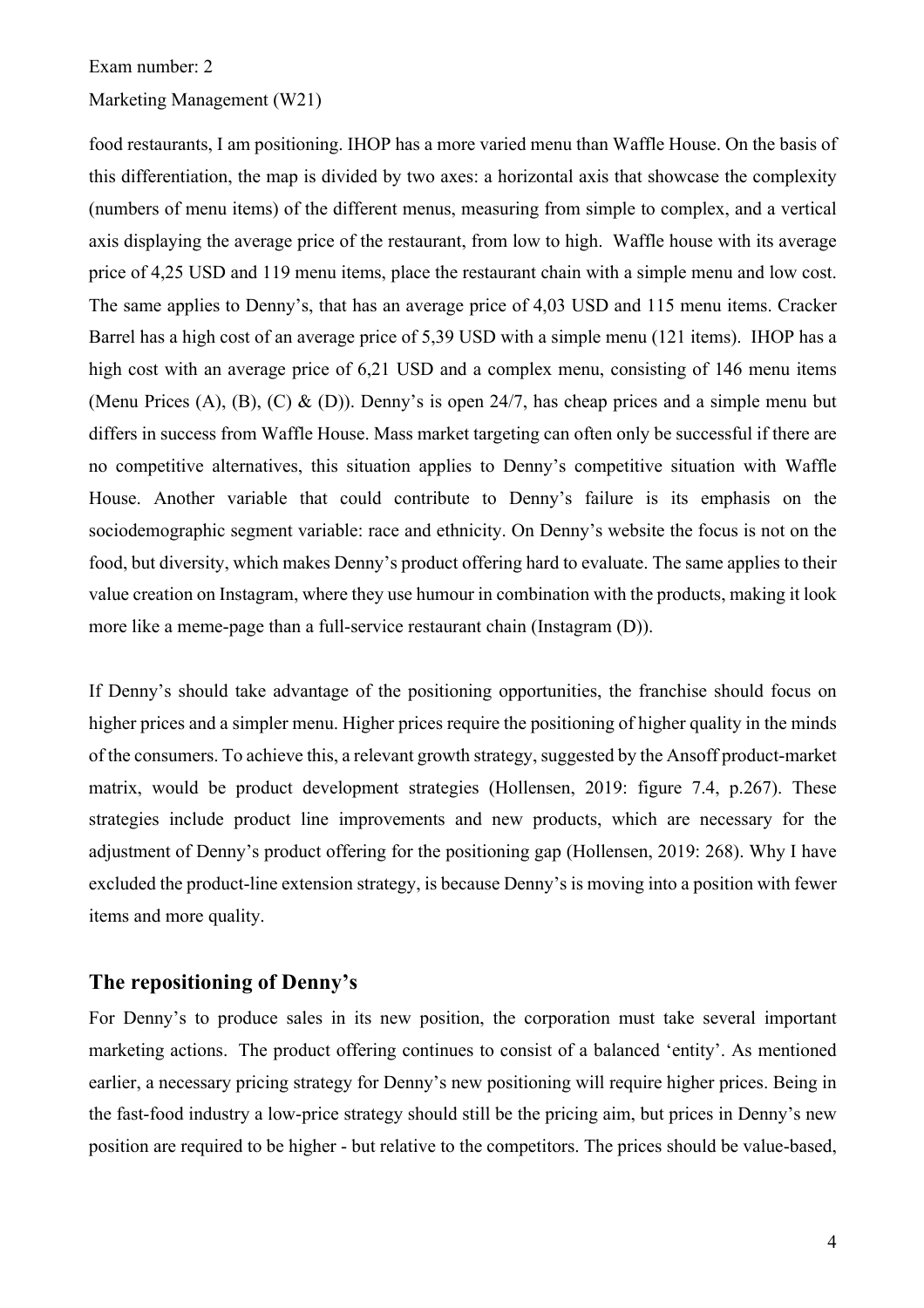### Marketing Management (W21)

as the product offerings are made from the customers perceived value, that further derives from the quality of the food and services, as well as the brand image (Hollensen, 2019:465).

Recommendations for Denny's promotion mix are advertising, sales promotion, direct marketing and public relation. The main objective of Denny's advertising would be to obtain new customers and bring awareness of Denny's new positioning. Because Denny's is product-differentiating from its competitors, an important emphasis should be placed on *message decision* (Hollensen, 2019:538). Denny's are looking to promote the unique selling proposition of high-end quality, revolutionized, fast-food. The selling proposition should be mass market, ideally with both a high frequency and extensive reach. The combination of the two criteria provides Denny's with the reach of a new product and an increasing awareness of image change. To modify Denny's image, from a cheap and sleazy fast-food provider to the opposite, requires public relations, as PR can help change the perception of a corporate image (Hollensen, 2019: 541). Another marketing action Denny's could make use of, are sales promotions. A survey report performed by Publisher Clearing House, concludes that customers of quick-serve restaurants value promotions, such as coupons and other saving methods (Publisher Clearing House, 2018: 3). Regarding direct marketing, Denny's could adopt a more Waffle Houseapproach, as its mass-market targeting was successful for revenue. Denny's can use value share to bring awareness on platforms like Instagram and Facebook. Through value creation, Denny's can engage with current and potential consumers, through e.g., blog reviews of their food or Reddit threads. According to the social media funnel, suggested by Sven Hollensen, these different marketing actions should provide Denny's with new customers, and potentially customer loyalty (Hollensen, 2019: figure 14.15, p.567). Denny's communication objectives cannot be done more effectively by face-to-face communication, why *personal selling* is left out of the promotion mix. Regarding placement, Denny's should continue to distribute B2C, with specified placement of their restaurants, just as Waffle House and Cracker Barrels. The two competitors are already competing for the highway exit customers, why I recommend that Denny's is placed near shopping markets, where hunger is an easily triggered emotion.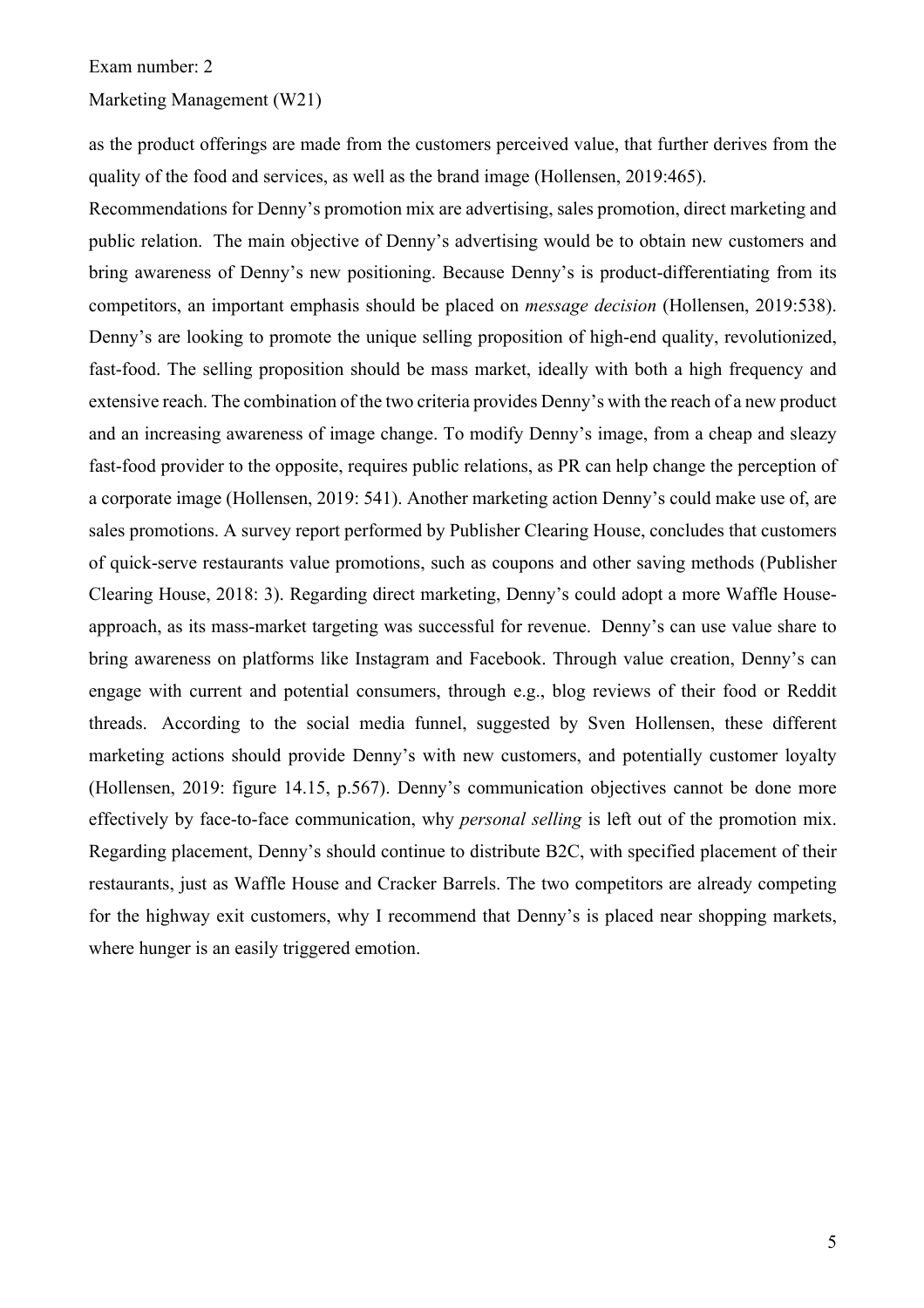Exam number: 2 Marketing Management (W21)

## **References:**

Cracker Barrel. *About.* Last visited: 10.02.2. URL: www.Crackerbarrel.com/about

Denny's. *About us*. Last visited: 10.02.21. URL: https://www.dennys.com/company/about/

Fastfood Menu Prices (A). *Cracker Barrels Prices*. Last visited: 10.02.21. URL: https://www.fastfoodmenuprices.com/cracker-barrel-prices/

Fastfood Menu Prices (B). *Denny's Menu Prices.* Last visited: 10.02.21. URL: https://www.fastfoodmenuprices.com/dennys-menu-prices/

Fastfood Menu Prices (C). *IHOP Prices.* Last visited: 10.02.21. URL: https://www.fastfoodmenuprices.com/ihop-prices/

Fastfood Menu Prices (D). *Waffle House Menu prices*. Last visited:10.02.21. URL: https://www.fastfoodmenuprices.com/waffle-house-menu-prices/

Hollensen, S. (2019). *Marketing Mangement: A Relationshop Approach* (4 ed.). Amsterdam: Pearson.

Ihop. *About Ihop*. *.* Last visited: 10.02.21. URL: https://www.ihop.com/en/about-ihop

Instagram (A). *Ihop*. *.* Last visited: 10.02.21. URL: https://www.instagram.com/ihop/

Instagram (B). *Cracker Barrel.* Last visited: 10.02.21*.* URL: https://www.instagram.com/crackerbarrel/

Instagram(C). *Waffle House Official*. Last visited: 10.02.21. URL: https://www.instagram.com/wafflehouseofficial/

Instagram(D). *Denny's Diner.* Last visited: 10.02.21. Url: https://www.instagram.com/dennysdiner/